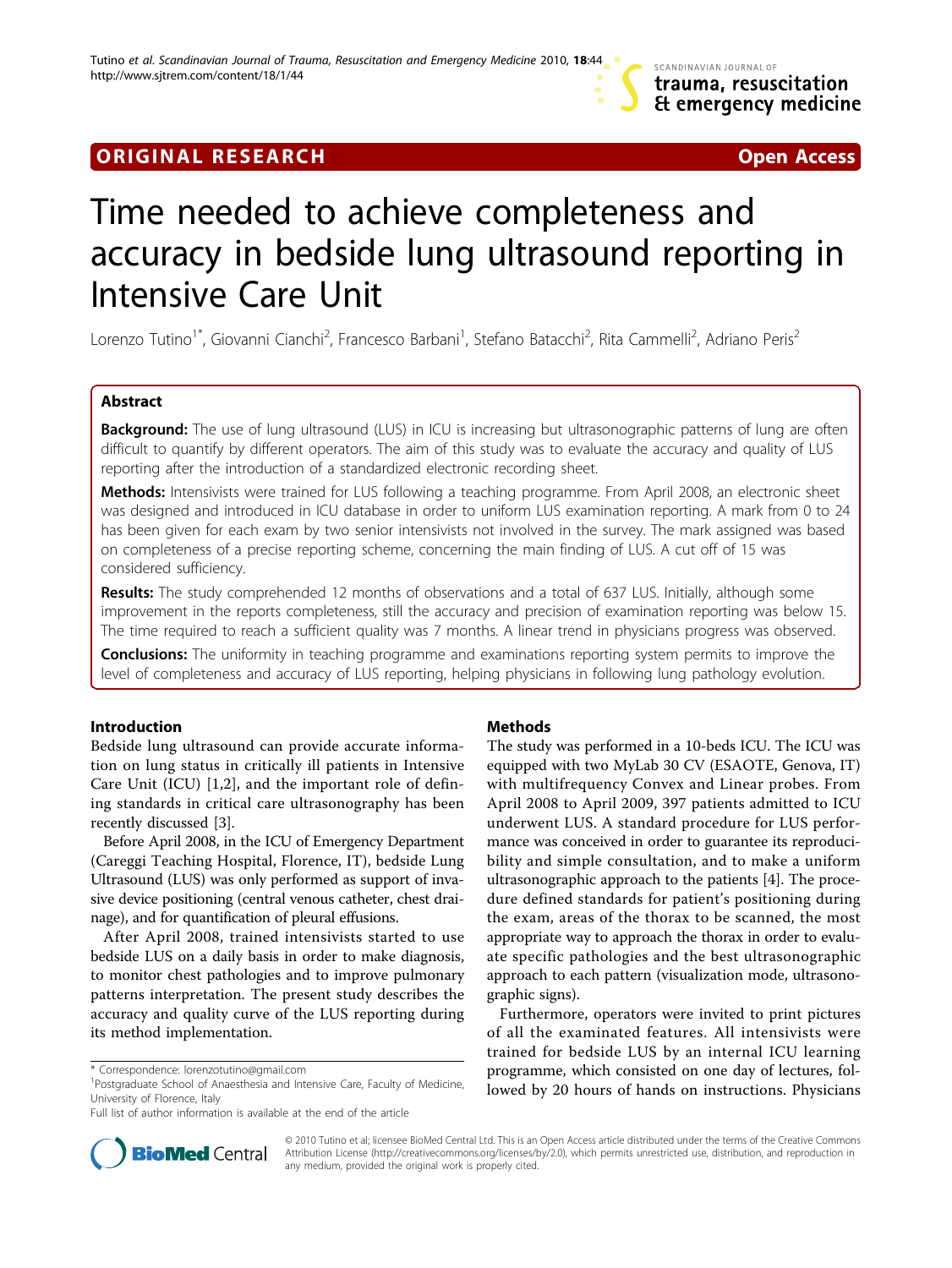<span id="page-1-0"></span>reported competency after 3 months of proctored practice.

Ultrasonographic patterns were introduced in the electronic report sheet in the institutional ICU database (Filemaker Pro 5.5 1984-2001 Filemaker, Inc.), following a dedicated checklist. The checklist concerned information about the following ultrasonographic patterns: pleural line, diaphragm, lung parenchyma (B-lines count, consolidation), pleural effusion and pneumothorax. A blank space was left to be filled with significant details of patient's anamnesis.

Two senior intensivists, GC and SB, checked the accuracy of the reports. They were not directly involved in the care/examination of patients included in the study. Physicians that performed the exam were not informed of the seniors' supervision. The completeness of the reports was evaluated considering the images obtained during the examination. A vote was assigned to each

| <b>Pleural Line (Brightness Mode):</b>                                                                                                                                                                                                                                                              | 012345      |
|-----------------------------------------------------------------------------------------------------------------------------------------------------------------------------------------------------------------------------------------------------------------------------------------------------|-------------|
| $\Box$ Impossible to assess<br>□ Normal<br>$\Box$ Pleural thickening (left, right, where -anatomical directions-)<br>$\Box$ Gliding Sign (presence/absence, decreased, where -anatomical directions-)<br>$\Box$ Lung Pulse (presence/absence, where -anatomical directions-)                        |             |
| Diaphragm (Brightness Mode; Time Motion Mode)                                                                                                                                                                                                                                                       | 0123        |
| $\Box$ Acoustic window (hipochondrial, lateral view)<br>$\Box$ Mobility (left, right, normal, increased, decreased)<br>$\Box$ Time Motion Mode: Excursion (mm)                                                                                                                                      |             |
| Parenchyma: B-Lines (Brightness Mode)                                                                                                                                                                                                                                                               | 0 1 2 3 4 5 |
| $\Box$ Impossible to assess<br>$\Box$ Few (left, right, where -anatomical directions-)<br>$\Box$ Mild (left, right, where -anatomical directions-)<br>$\Box$ Many (left, right, where -anatomical directions-)<br>$\Box$ White lung (left, right, where -anatomical directions-)                    |             |
| Parenchyma: Consolidation/Atelectasis (Brightness Mode)                                                                                                                                                                                                                                             | 0 1 2 3 4   |
| $\Box$ Impossible to assess<br>$\Box$ Lower Lobe (mm, left, right, anterior, posterior, bronchograms?)<br>$\Box$ Middle Lobe (mm, left, right, anterior, posterior, bronchograms?)<br>$\Box$ Apex (mm, left, right, anterior, posterior, bronchograms?)                                             |             |
| <b>Pleural Effusion (Brightness Mode)</b>                                                                                                                                                                                                                                                           | 0123        |
| $\Box$ Impossible to assess<br>$\Box$ Acoustic Window (where –anatomical directions-)<br>$\Box$ Supine / Lateral Position ( <i>left, right, thickness –mm-</i> )                                                                                                                                    |             |
| <b>Pneumothorax (Brightness Mode, Time Motion Mode)</b>                                                                                                                                                                                                                                             | 0 1 2 3 4   |
| $\Box$ Impossible to assess<br>$\Box$ Acoustic window (where –anatomical directions-)<br>$\Box$ Brightness Mode: Gliding (presence / absence)<br>Lung Point ( <i>presence</i> / <i>absence</i> )<br>Time Motion Mode: Sea-shore sign (presence / absence)<br>Stratosphere sign (presence / absence) |             |
|                                                                                                                                                                                                                                                                                                     |             |
|                                                                                                                                                                                                                                                                                                     | 124         |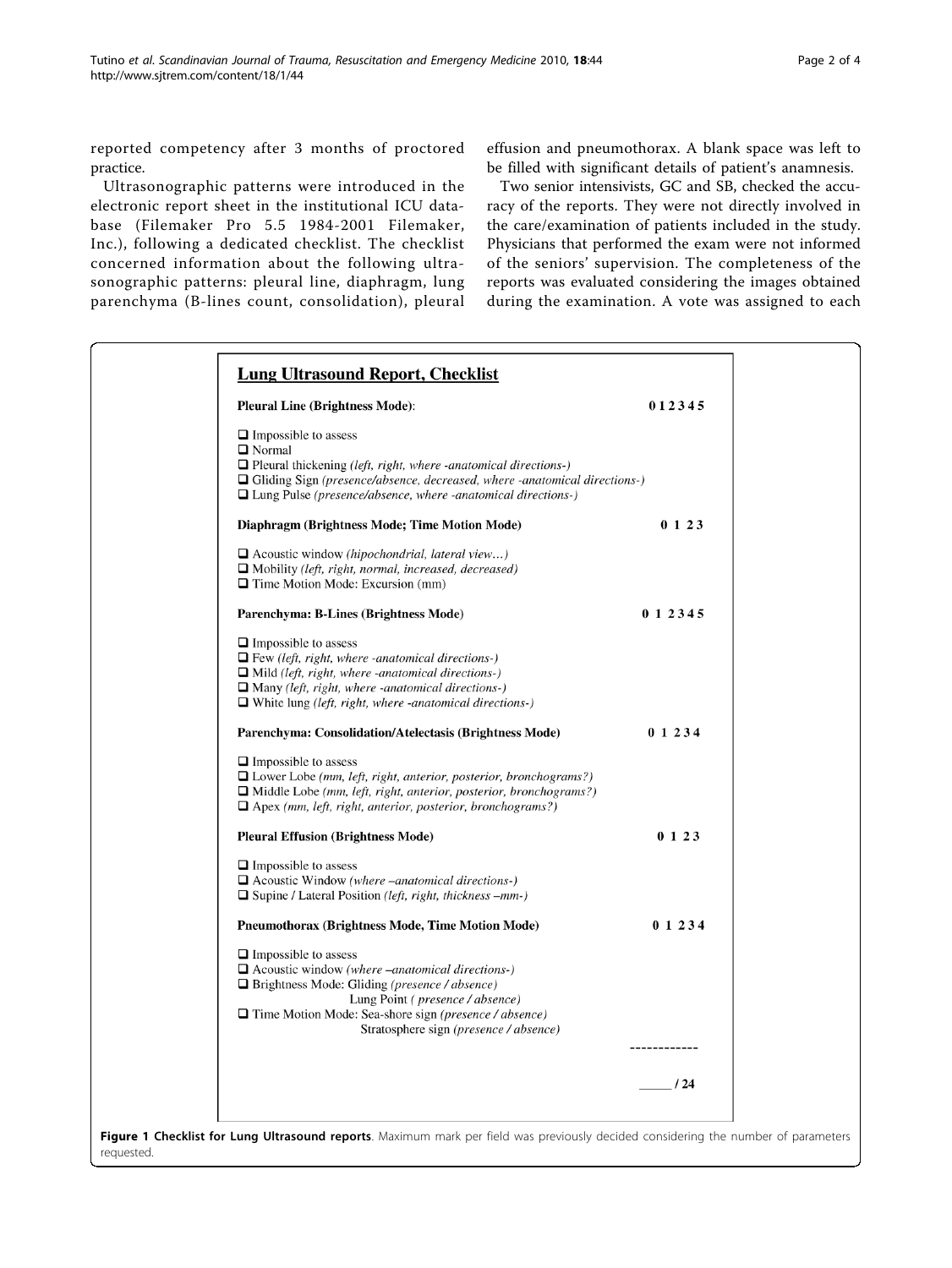element of the template provided for reporting. A "0" was given for any incomplete information or any missing field. Otherwise, a "1" was assigned if the parameter was considered sufficient (Figure [1\)](#page-1-0). The sum of all fields, from 0 to 24, was used to evaluate the internal ICU learning curve trend.

## Results

During the study period (April 2008-April 2009), a total of 637 LUSs were performed, and the marks per month (median) are shown in Figure 2. Multiple LUS per patient were possible either for clinical investigation, for devices positioning, or clinical follow-up.

Significant differences regarding quality standards of LUS reporting between the first and the last month were noticed, with a constant positive trend. The worst and insufficient average vote was found in the first month, when the bedside LUS implementation had just started. To achieve sufficiency (median mark  $>$  = 15), 7 months were necessary, afterwards the standard remained high. Once data collection was completed, twelve LUS reports were randomly checked with the same method in order to confirm the marks trend, achieving a median result of 23.

The most common omissions in LUS reporting concerned three of the six considered echographic fields. The description of pleural line, B-lines and pneumothorax was generally adequate, whereas incomplete reporting was common for diaphragm motility and lung consolidations.

Diaphragm motility was often not evaluated with missing information about the quantification of the excursion.

Concerning consolidations and atelectasis, a precise definition of their extensions and anatomical localization was often lacking, compromising an adequate follow-up of the lesions.

Also bronchograms were incompletely described, therefore the diagnosis of the nature of the consolidation was often impossible. Finally, concerning pleural effusion evaluation, the statement whether it was determined in supine or lateral position, was often lacking. Nevertheless, using Balik's formula, the estimation of pleural effusion was in good relation with the effective drained volume (volume of effusion in millilitres equals the distance between lung and posterior chest wall in centimetres multiplied by 20) [\[5\]](#page-3-0).

## **Discussion**

In our experience we have shown that the accuracy of LUS description improves over time by using a preset reporting module. In this descriptive study, the lack of a control group does not permit to evaluate the strength of association between electronic sheet introduction and LUS quality improvement. Moreover, in our clinical practice LUS has been widely improved over time, moving from a procedure-related tool (mere wide to pleural